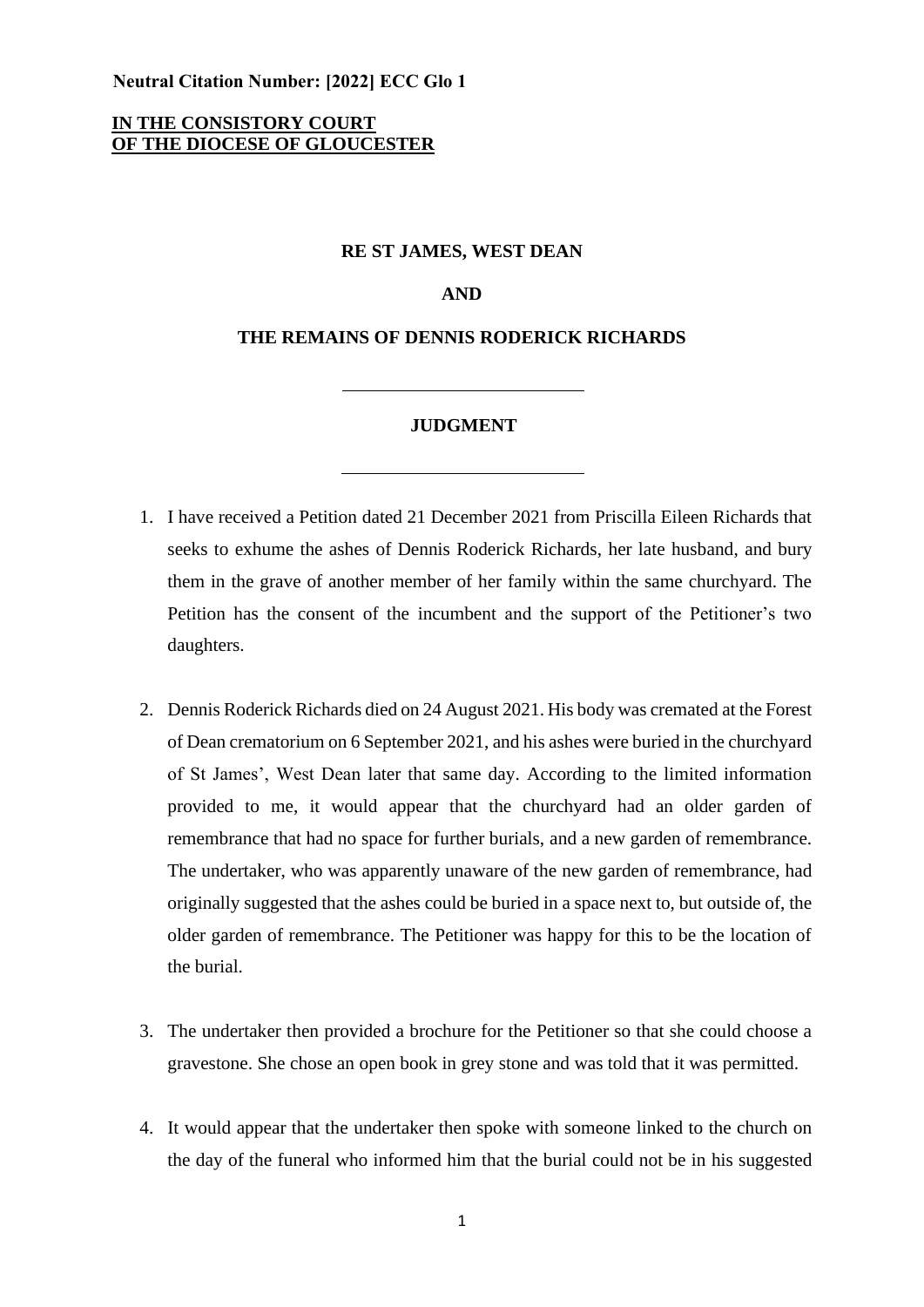location but would have to be in the new garden of remembrance. Accordingly, he informed the Petitioner's family and the ashes were buried in the new garden of remembrance.

- 5. Following the burial on 6 September 2021, the undertaker then informed the Petitioner that the open book style gravestone was not permitted by churchyard regulations.
- 6. The Petitioner felt that being informed of the changes to the location of the burial of the ashes and the style of the memorial on the day of the funeral had made the day even more upsetting. The Petitioner did not like the location of the burial in the new garden of remembrance. On 7 September 2021, the Petitioner made enquiries about having her late husband's ashes exhumed and re-buried in a family grave elsewhere within the churchyard.
- 7. The Petition was delayed as the incumbent was on a sabbatical until 21 December 2021.
- 8. I have been informed by the Diocesan Registry that the new garden of remembrance has been authorised by faculty and as therefore I proceed on the basis that it is an appropriate location for the burial of ashes.
- 9. Enquiries were made with the incumbent, who stated that all funeral directors were informed of the existence of the new garden of remembrance and the new churchyard regulations prior to September 2021.
- 10. Enquiries were made with the undertaker who seemed unaware of the new garden of remembrance and the churchyard regulations. In communication with the incumbent, the undertaker offered to carry out the exhumation and reinterment of the ashes without making any charge for his services.
- 11. The Petitioner informs me that the proposed location for the reburial of the ashes is in her parents' grave E16 and she has no surviving siblings. Consequently, there is no objection to her Petition.
- 12. In Re Blagdon Cemetery [2002] Fam 299, the Court of Arches stated: